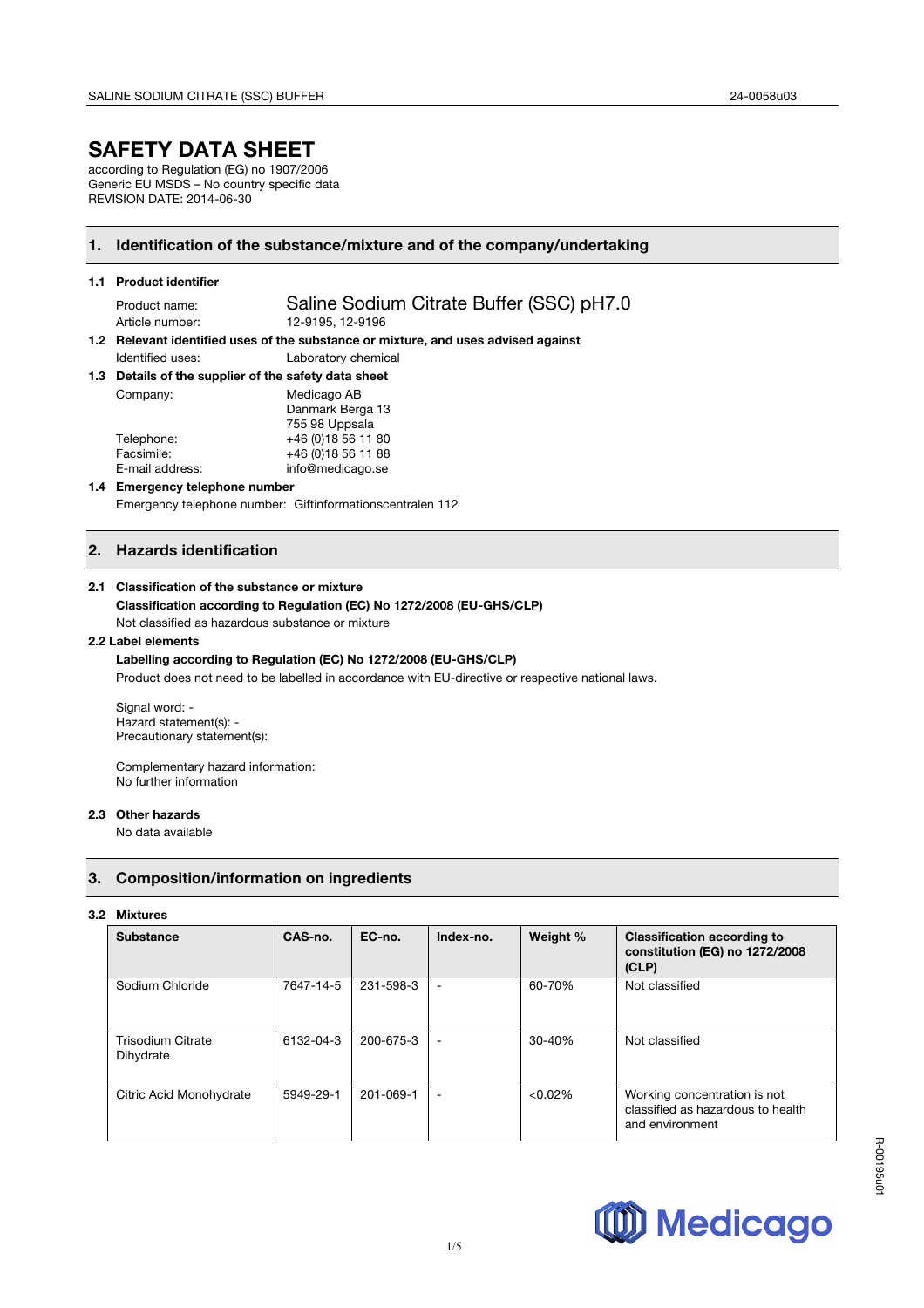# **4. First aid measures**

#### **4.1 Description of first aid measures**

| If swallowed            | Rinse mouth with water; never give anything by mouth to an unconscious person; get medical<br>attention if symptoms develop                              |
|-------------------------|----------------------------------------------------------------------------------------------------------------------------------------------------------|
| If inhaled              | Move to fresh air; if person is not breathing, give artificial respiration; get medical attention if<br>symptoms develop                                 |
| In case of skin contact | Wash off with soap and water; remove contaminated clothes; get medical attention if irritation<br>occurs                                                 |
| In case of eye contact  | Wash thoroughly with plenty of water for at least 15 min; remove contact lenses if present and<br>easy-to-do; get medical attention if irritation occurs |
| General advice          | Get medical attention if you feel unwell; show this data sheet to the doctor in attendance                                                               |

# **4.2 Most important symptoms and effects, both acute and delayed**

No data available

**4.3 Indication of any immediate medical attention and special treatment needed** No data available

## **5. Firefighting measures**

#### **5.1 Extinguishing media**

Suitable extinguishing media: water spray, fog, foam, dry chemical powder, carbon dioxide

## **5.2 Special hazards arising from the substance or mixture**

Carbon oxides, sodium oxides

# **5.3 Advice for fire fighters**

Wear self-contained breathing apparatus for firefighting

# **5.4 Further information**

No further information

## **6. Accidental release measures**

- **6.1 Personal precautions, protective equipment and emergency procedures** Avoid dust formation; avoid breathing dust; wear lab coat, safety goggles, suitable protective gloves and boots; wash hands before and after use
- **6.2 Environmental precautions**  No data available

# **6.3 Methods and material for containment and cleaning up**

Sweep/shovel up spilled material into a suitable waste disposal container; keep container tightly closed for disposal; finish cleaning by spreading water over the contaminated area and ventilate the room

## **6.4 Reference to other sections**  For disposal: see section 13

# **7. Handling and storage**

## **7.1 Precautions for safe handling**

Avoid dust formation; assure adequate ventilation where dust is formed; avoid contact with skin and eyes

**7.2 Conditions for safe storage, including any incompatibilities**  Store in original package in a dry and well-ventilated area

#### **7.3 Specific end use(s)**

No data available

R-00195u01

R-00195u0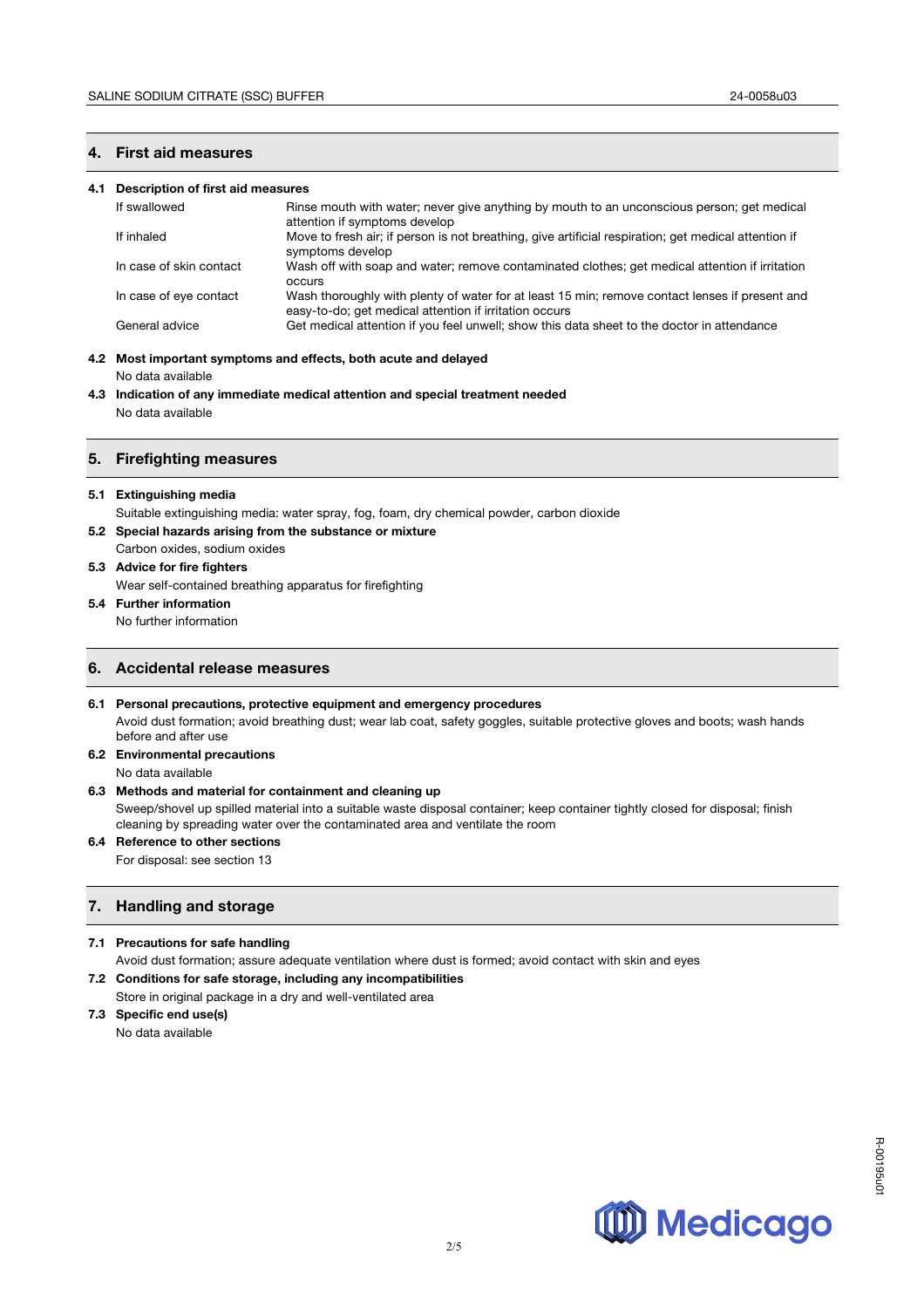## **8. Exposure controls/personal protection**

## **8.1 Control parameters**

No data available

# **8.2 Exposure controls**

## **Appropriate engineering controls**

Use general hygiene procedures; use process enclosures, local exhaust ventilation, or other engineering controls to keep airborne levels below recommended exposure limits; if user operations generate dust, fume, or mist, use ventilation to keep exposure to airborne contaminants below the exposure limit

#### **Personal protective equipment**

| Eye/face protection    | Wear safety goggles (EN 166)                                                                                                                                                               |
|------------------------|--------------------------------------------------------------------------------------------------------------------------------------------------------------------------------------------|
| Skin protection        | Use proper lab gloves; gloves must be inspected prior to use; wash and dry hands                                                                                                           |
| <b>Body Protection</b> | Wear lab coat or other impervious clothes; type of protection equipment must be selected<br>according to the concentration and amount of the dangerous substance at the specific workplace |
| Respiratory protection | If necessary, use dust respirator tested and approved under appropriate government standards<br>such as NIOSH (USA) or CEN (EU)                                                            |

# **9. Physical and chemical properties**

## **9.1 Information on basic physical and chemical properties**

| Appearance                                   | white powder        |
|----------------------------------------------|---------------------|
| Odour                                        | no data available   |
| Odour threshold                              | no data available   |
| pН                                           | 7.0 at $25^\circ$ C |
| Melting point/ freezing point                | no data available   |
| Initial boiling point and boiling range      | no data available   |
| Flash point                                  | no data available   |
| Evaporation rate                             | no data available   |
| Flammability (Solid, gas)                    | no data available   |
| Upper/lower flammability or explosive limits | no data available   |
| Vapour pressure                              | no data available   |
| Vapour density                               | no data available   |
| Relative density                             | no data available   |
| Water solubility                             | soluble             |
| Partition coefficient: n-octanol/water       | no data available   |
| Auto-ignition temperature                    | no data available   |
| Decomposition temperature                    | no data available   |
| Viscosity                                    | no data available   |
| <b>Explosive properties</b>                  | no data available   |
| Oxidizing properties                         | no data available   |
| 2 Other information                          |                     |

#### **9.2 Other information**

No data available

# **10. Stability and Reactivity**

#### **10.1 Reactivity**

No data available **10.2 Chemical stability**  Stable under recommended storage conditions **10.3 Possibility of hazardous reactions**  No data available **10.4 Conditions to avoid**  No data available **10.5 Incompatible materials** 

Bases, reducing agents, oxidizing agents

#### **10.6 Hazardous decomposition products**

In case of fire: carbon oxides, sodium oxides

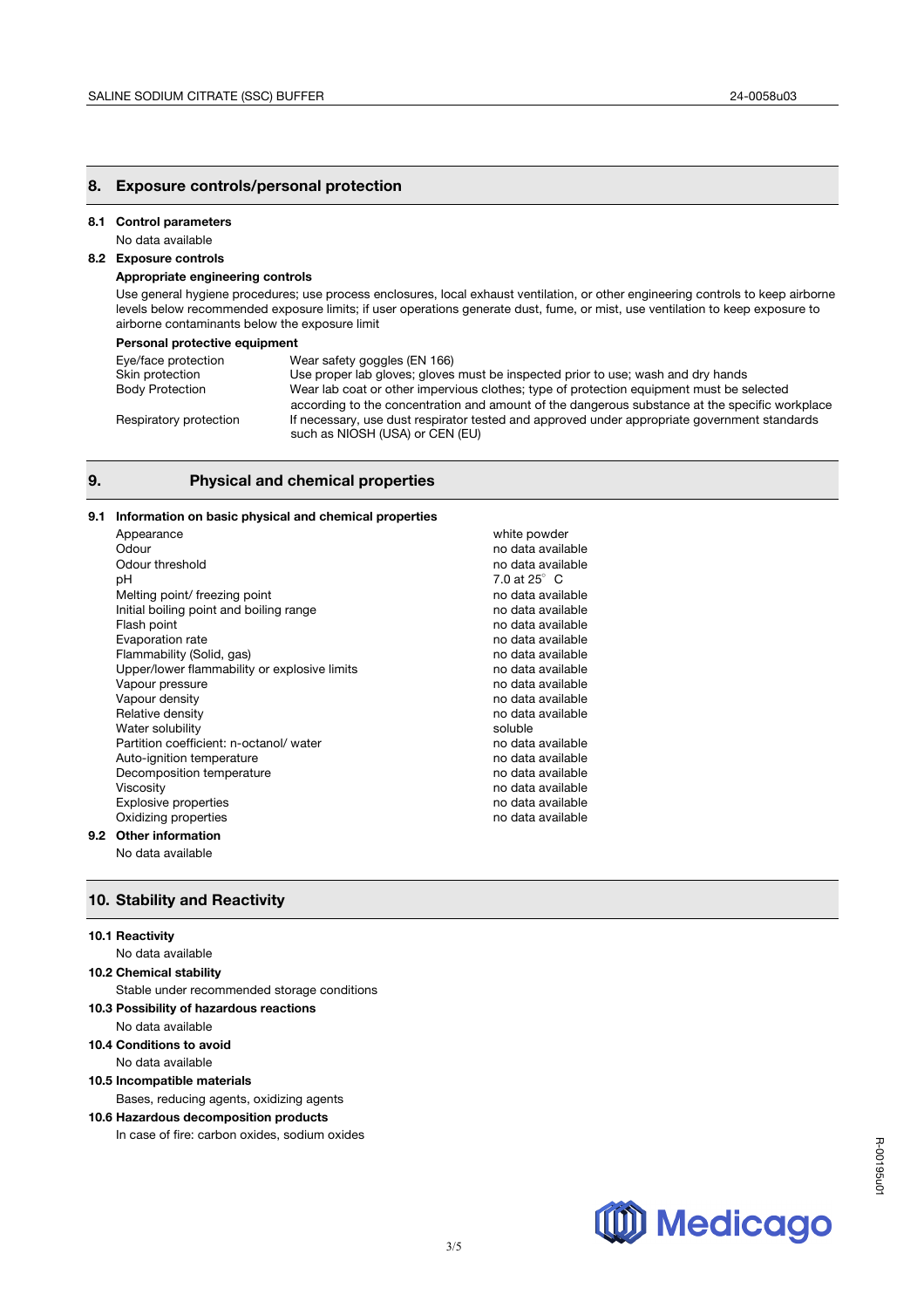# **11. Toxicological information**

#### **11.1 Information on toxicological effects**

#### **11.1.2 Mixtures**

**Acute toxicity** No data available **Skin corrosion/irritation** No data available **Serious eye damage/ eye irritation** No data available **Respiratory or skin sensitization** No data available **Germ cell mutagenicity** No data available **Carcinogenicity** No data available **Reproductive toxicity** No data available **Specific target organ toxicity – single exposure** No data available **Specific target organ toxicity – repeated exposure** No data available **Aspiration hazard** No data available **Potential health effects**  Inhalation May be harmful if inhaled<br>Ingestion May be harmful if swallow May be harmful if swallowed Skin May cause skin irritation Eyes May cause eye irritation

## **12. Ecological information**

## **12.1 Toxicity**

No data available

- **12.2 Persistence and degradability** No data available
	-
- **12.3 Bioaccumulative potential** No data available
- **12.4 Mobility in soil**
- No data available
- **12.5 Results of PBT and vPvB assessment**
- No data available
- **12.6 Other adverse effects**

No data available

## **13. Disposal considerations**

## **13.1 Waste treatment methods**

Waste must be disposed of in accordance with federal, state, and local environmental control regulations. Contaminated packaging: dispose of as unused product